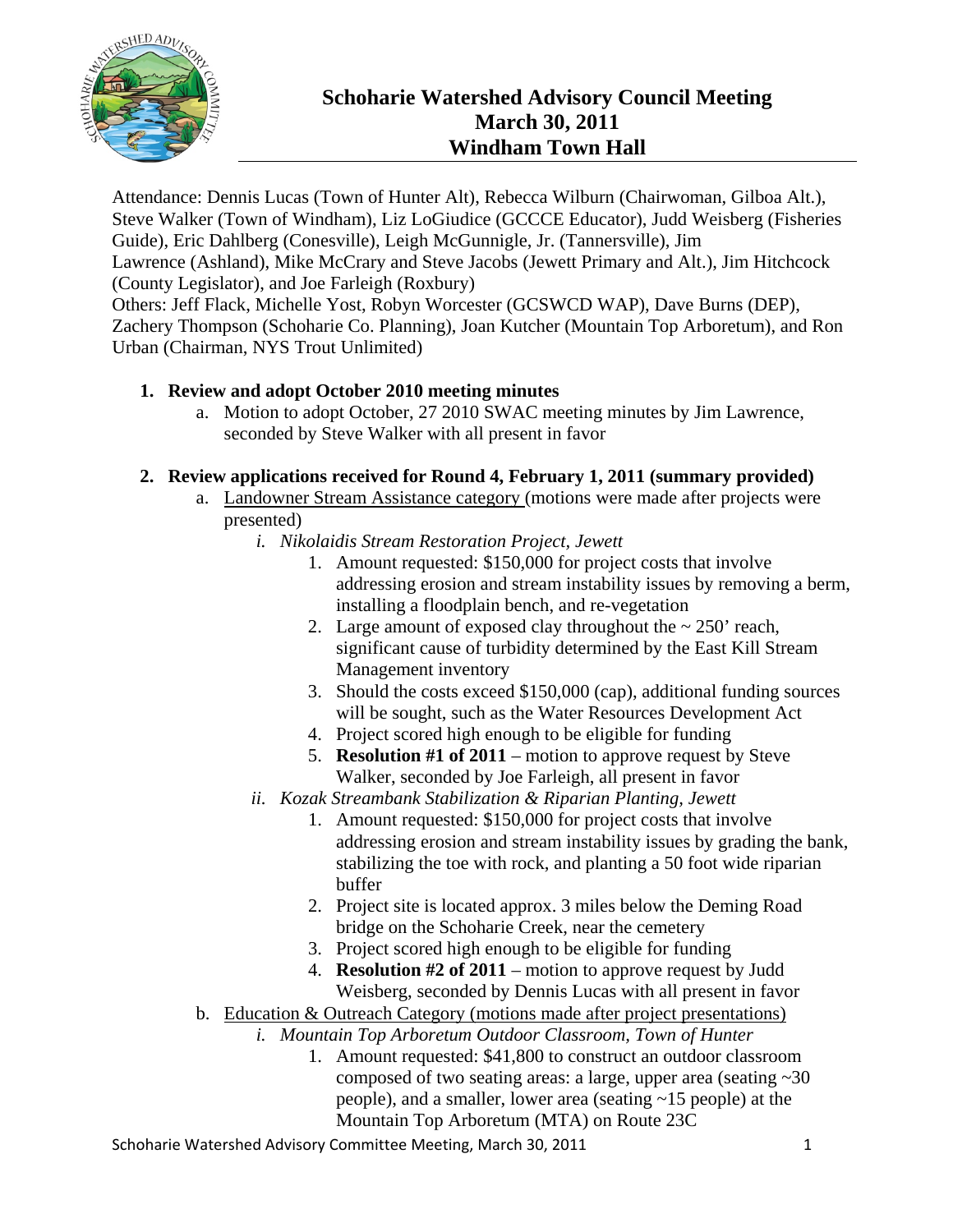- a. Design plans for the MTA Outdoor Classroom were funded through a Round 2 SMIP E/O grant
- 2. Joan Kutcher explained that the seating would be very natural in appearance, constructed from large boulders, many of which are already located within the 'natural amphitheater' classroom area
- 3. Jeff Flack noted that the review staff thinks this is a great project, but the funding amount requested would take a big chunk out of the E/O category
	- a. Would like to cap project funding at \$25,000
	- b. Receive bids for constructing the two classroom components separately; decide from there whether to construct only the upper classroom or include the lower as well
- 4. Joan K stated that the MTA board of directors is very interested in completing the project and if needed will be able to generate additional funding over the \$25,000 SMIP funding
- 5. Joe Farleigh inquired about the MTA in-kind contribution of \$21,160 which Joan responded includes site supervision by a landscape architect during construction and \$10,000 in native plantings
- 6. The outdoor classroom, located at the headwaters of the Sawkill Creek, is a rich ecological environment that would be available for other agencies, school & community groups to utilize for natural resource programming
- 7. Motion to cap MTA Outdoor Classroom funding at \$25,000 by Mike McCrary, seconded by Joe Farleigh with all present in favor
- 8. **Resolution #3 of 2011** motion to approve MTA Outdoor Classroom funding at an amount of \$25,000 made by Mike McCrary, seconded by Joe Farleigh with all present in favor
- *ii. Schoharie Watershed Month Environmental Film Series & Panel Discussion* 
	- 1. Amount requested: \$2,300 to host an environmental film series (3 movie showings) at the Doctorow Center during Schoharie Watershed Month that will include panel discussions, informational tables/displays, and farm goods sampling
	- 2. Liz L. inquired about the number of films for \$2,300 (two or a series?) and Watershed Agricultural Council's in-kind contribution of \$2,150 which includes film screening rights, food samples, WAC staff time, and advertising. There will a minimum of 2 films on watershed and/or sustainable agriculture and the grant will cover a portion of the screening rights (split with in-kind), speaker reimbursement, and theater rental which is the majority of the cost. Extended screenings will take place throughout the watershed during the summer months including at the Batavia Kill Stream Celebration
	- 3. **Resolution #4 of 2011** motion to approve request by Liz LoGiudice, seconded by Judd Weisberg with all present in favor
- c. Recreation/Habitat Improvements no applications
- d. Innovative Stormwater & Critical Area Seeding
	- *i. Mountaintop Highway Ditch Re-Vegetation Program*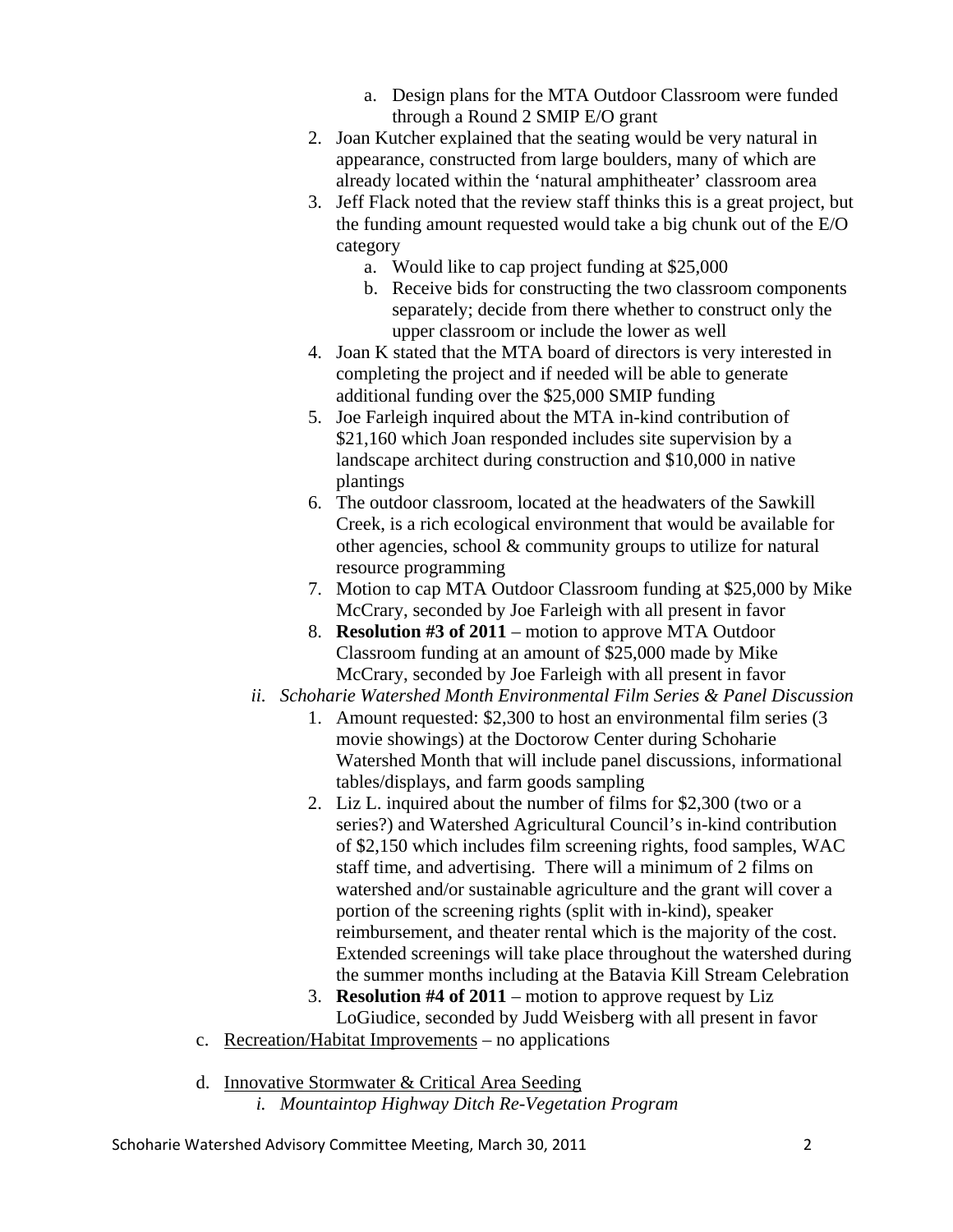- 1. Amount requested: \$12,000 to initiate an organized approach to roadside ditch maintenance that includes funding for, and training on, appropriate techniques and materials to assist local and county highway departments with ditch maintenance based on site conditions, early detection, prioritizing areas, and coordinated use of hydroseeding and power mulcher equipment.
- 2. Michelle noted a half day workshop is being planned this summer for municipalities to learn about new techniques applicable to the Mountaintop environment
- 3. Dennis Lucas inquired if \$12,000 is enough money for this program
	- a. Jeff F and Michelle Y. responded that this grant will be a start to improve coordination of practices and equipment, the highway subcommittee will likely apply for more funding once the program is established
- 4. Mike M. suggested before and after photographs be taken to document the effectiveness of different practices. Michelle noted as the program progresses it can be presented at one of the Watershed Summits.
- 5. Liz LoGiudice noted that there is a high school curriculum with Cornell to map roadside ditches that could be coordinated with this project.
- 6. **Resolution #5 of 2011** Motion to approve request by Jim Lawrence, seconded by Eric Dahlberg with all present in favor

## e. Highway & Infrastructure (motions made after project presentations)

- *i. County Route 6 Slope Failure, Lexington* 
	- 1. Amount requested: \$75,000 (cap) towards stabilizing the 260 foot long slope failure with exposed clay deposits along CR 6 and the West Kill in Lexington
		- a. GCSWCD will review the design plan for consistency with stream functions
	- 2. The failure poses an imminent threat to the stability of the sole egress from the upper valley
	- 3. Project scored high enough to be eligible for funding (scored highest out of all projects this round)
	- 4. Greene County Highway hired an engineer and will complete soil borings soon which will give a better idea of the overall scope/cost of the project, projected to be a minimum of \$350,000 according to the preliminary budget
		- a. County is currently working on acquiring additional funds
	- 5. **Resolution #6 of 2011** Motion to approve request by Dennis Lucas, seconded by Steve Walker with all present in favor
	- *ii. Glen Avenue Culvert Upgrade, Village of Hunter* 
		- 1. Amount requested: \$74, 662.91 to replace an undersized culvert near the entrance of Camp Loyaltown in the Village of Hunter
		- 2. Current culvert threatens public safety, causes downstream erosion, and limits fish migration and habitat connectivity.
		- 3. Project scored high enough to be eligible for funding
		- 4. Dave Burns requested that the grant award be rounded to \$74,663.00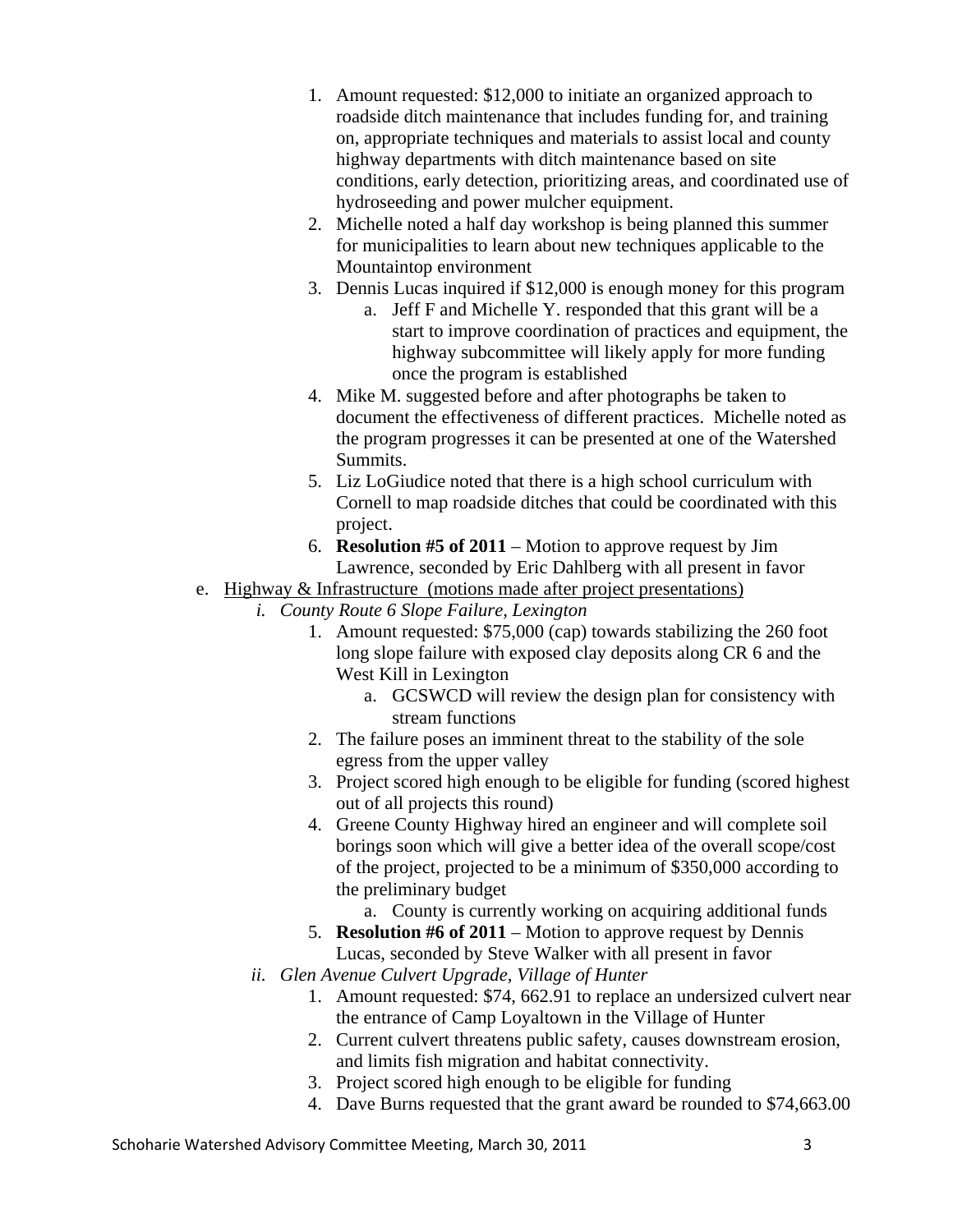- 5. Judd Weisberg impressed for any culvert upgrades that fish passage be considered a priority. Jeff noted all permitted culvert projects are required to be embedded 20% to allow fish migration.
- 6. **Resolution #7 of 2011** Motion to approve request at \$74,663.00 by Steve Walker, seconded by Dennis Lucas with all present in favor contingent on reallocation discussion below.
- **3. Budget status, balance for each category and recommended reallocation based on usage (handout provided)** 
	- a. Approval of the two Round 4 H/I projects puts the category at -\$123,931.00
	- b. In order to cover this overage GCSWCD and DEP suggested transferring \$100,000 from Innovative Stormwater/Critical Area Seeding and \$100,000 from Recreation/Habitat Improvements to Highway/Infrastructure
		- i. Resulting balance in H/I: \$76,069
		- ii. Resulting balance in SW: \$143,025.50
		- iii. Resulting balance in Rec/Habitat \$70,800
	- c. Judd W. shared he would not want to see too much eliminated from the Rec/Habitat Improvement category, anticipating more improvements to Lexington Pocket Park, including programming
	- d. Mike M. inquired about the status of Carr Road stream access, if anything needs to be done there. Jeff F. responded access was created, plantings were done but it requires maintenance based on flood impacts. The grade makes handicap access challenging but it is not impossible.
	- e. **Resolution #8 of 2011** After discussion on how the committee feels about the recommended reallocation, a motion to accept fund reallocation was made by Jim Hitchcock, seconded by Jim Lawrence with all present in favor.
	- *f. Vista Ridge Floodplain Restoration funding increase* 
		- i. The Vista Ridge project was originally approved by SWAC under the Landowner Stream Assistance category in Round 1 for \$76,637 to fund assessment and design, with an unevaluated idea of placing floodplain drains under the road.
		- ii. The assessments and design have now advanced to the point where it has become evident that floodplain drains alone will not be effective. Full-scale channel realignment has become the chosen alternative to maximize stream stability and infrastructure protection (both Colgate Lake Rd and Vista Ridge Rd). To fund the design, technical staff requested that the project funding be increased to the category cap of \$150,000 (increase funding amount by \$73,363)
		- iii. Upon closer examination, the channel realignment will improve the hydrology of the reach, create a natural meander pattern, move the stream away from Colgate Lake Road, reduce flooding risk, and improve wildlife and fish habitat, essentially resulting in greater long-term water quality and infrastructure benefits
		- iv. Judd W. questioned whether the new approach will help fisheries, which it will.
		- v. Jim Lawrence questioned if this was a private road, which it is. Jeff noted the way it was built reduces the stream from accessing the floodplain and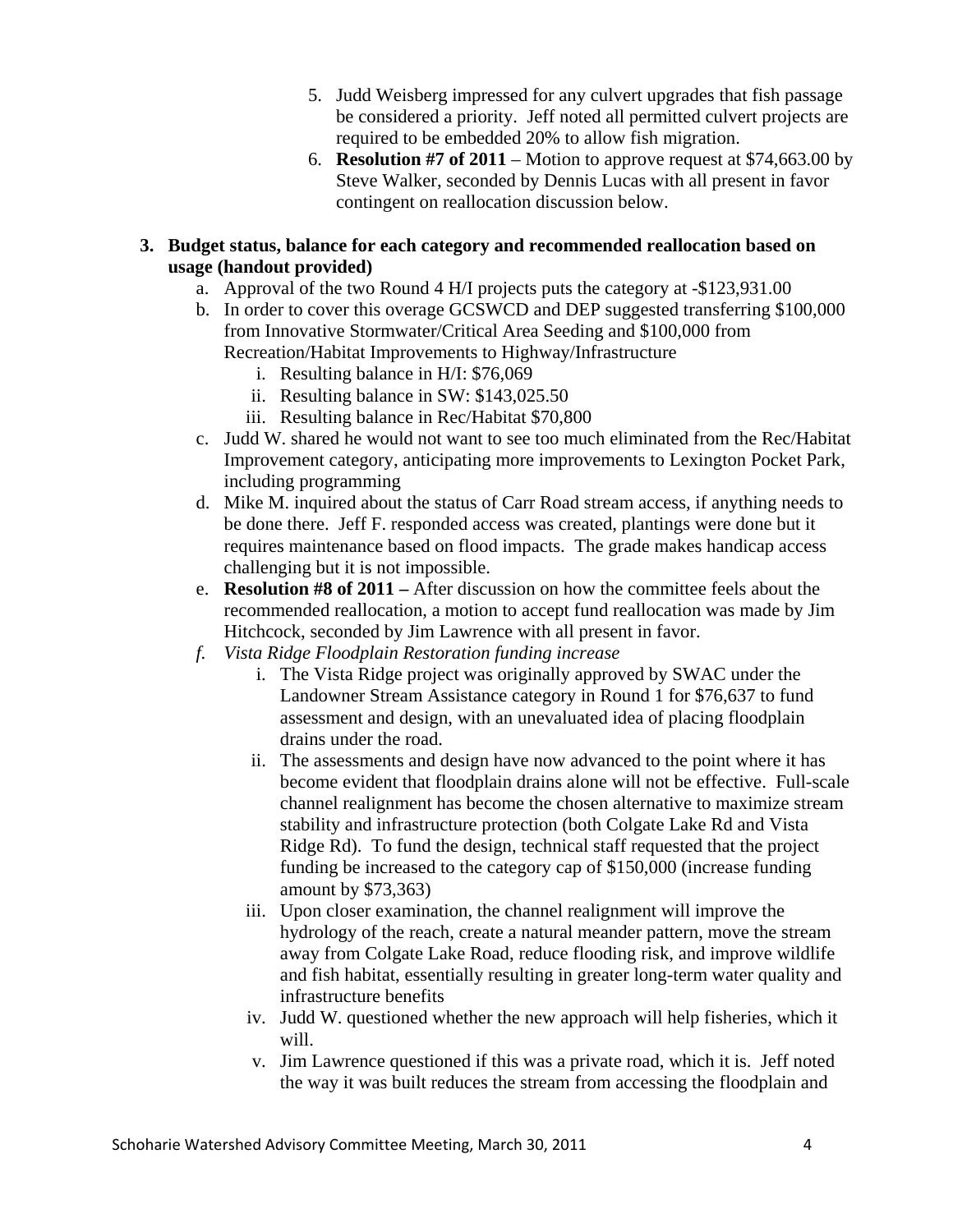the channel re-alignment will correct that. The project was approved many years ago and likely would not be approved under current codes and review.

- vi. Dennis L. questioned the bridge width conveying flood waters after the project is done, which Jeff responded with the realignment and restoration of wetlands the flows are meant to convey the water directly under the bridge as opposed to making the 90 degree turn in the channel now, preventing adequate passage and effecting the roads. Modeling shows the potential to reduce flood elevations but the primary benefit is improving the efficiency of the bridge opening to pass flows thus reducing erosion of silts and clay soils and flooding in the area.
- vii. This project has the potential to cost upwards of around \$350,000, but this grant would cover only the \$150,000.
- viii. Mike M. noted in the long run it would save the county money as it moves the stream away from Colgate Lake.
- ix. **Resolution #9 of 2011** motion to increase Vista Ridge project funding by \$73,363 by Mike McCrary, seconded by Joe Farleigh with all present in favor.
- *g. Remaining Category Balances* 
	- i. Landowner Stream Assistance: \$200,000
	- ii. Education & Outreach: \$33,783
	- iii. Recreation & Habitat Improvements: \$70,800
	- iv. Stormwater & Critical Area Seeding: \$143,025.50
	- v. Highway & Infrastructure: \$76,069

## **4. Next steps in action plan updating**

- a. A requirement of the Filtration Avoidance Deliverable (FAD) is to submit an updated Action Plan every 2 years for all the WOH basins to EPA, DOH, DEC
- b. Deadline: May 1
- c. Currently have a first draft compiled for the Schoharie basin that includes all GCSWCD & DEP work in this watershed (not just SMIP/SWAC activity)
- d. Michelle Y will send out the 2011 Action Plan to SWAC members for their comments before the deadline.

# **5. Potential renewal of SMIP funds**

- a. Michelle reviewed the SMIP funding is provided through the Shandaken Tunnel SPDES permit which is being renewed this year (expires September 2011). The GCSWCD is recommending continuation of SMIP funds for 2011 – 2016.
- b. The process entails the applicant (NYCDEP) applies for a permit renewal, regulators respond, the application is put out for public review and comment and negotiations begin on terms of the permit.
- c. Michelle also reviewed two other proposals GCSWCD is recommending for inclusion in the permit – funding for a major stream restoration along the Lower West Kill (approx. 5,000 feet) and for a Stormwater Technician who would work closely with local communities, landowners, developers, highway departments and regulating agencies on permits, SWPPP and use of green infrastructure practices. To provide transparency, updates and accomplishments on what projects have been funded and advanced, GCSWCD and DEP created www.catskillstreams.org/grants and www.catskillstreams.org/projectmaps/schoharie (map of completed projects)